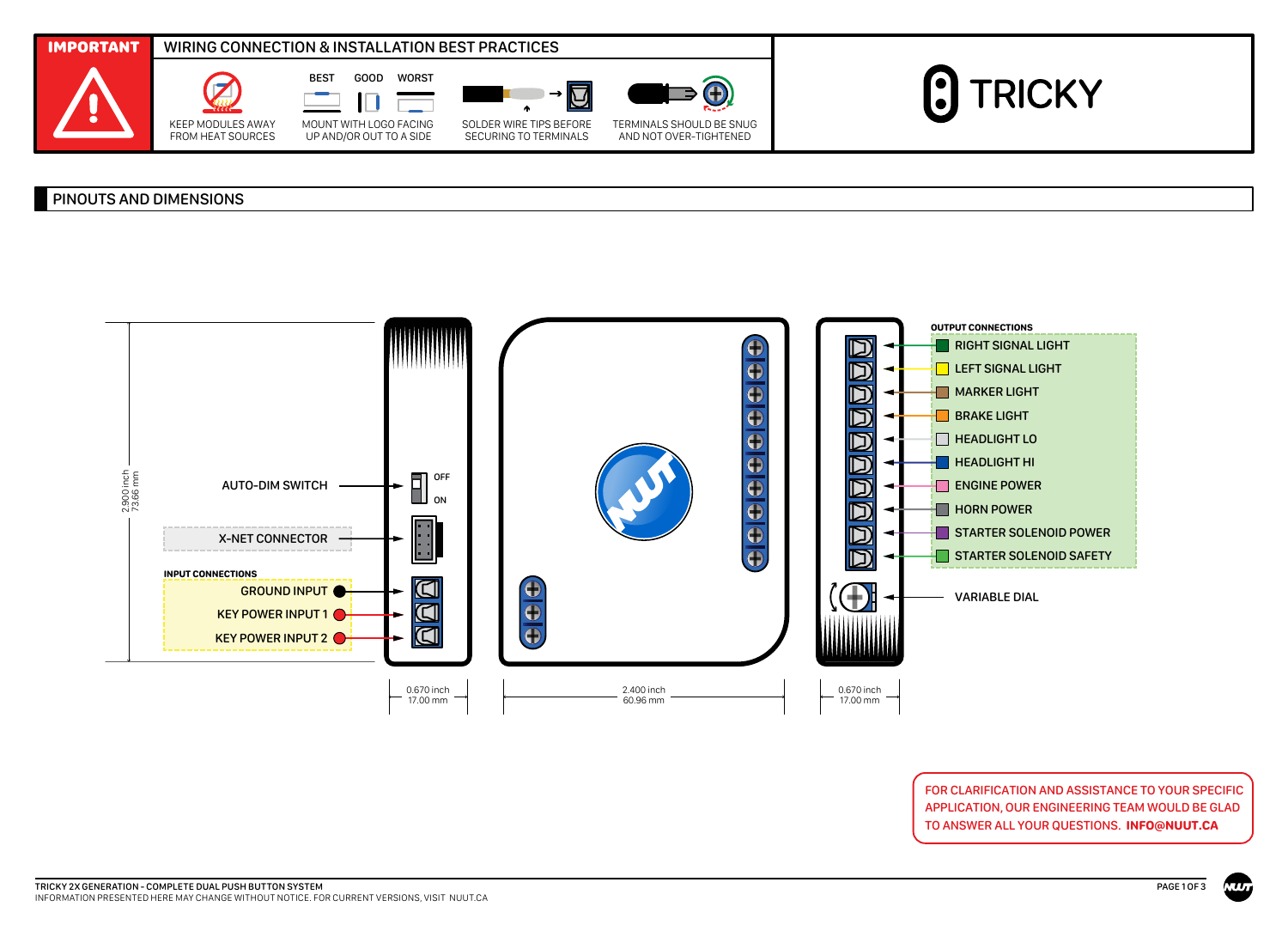

## BUTTON FUNCTIONS



For TRICKY packages that come with prewired switches

APPLICATION, OUR ENGINEERING TEAM WOULD BE GLAD TO ANSWER ALL YOUR QUESTIONS. **INFO@NUUT.CA**